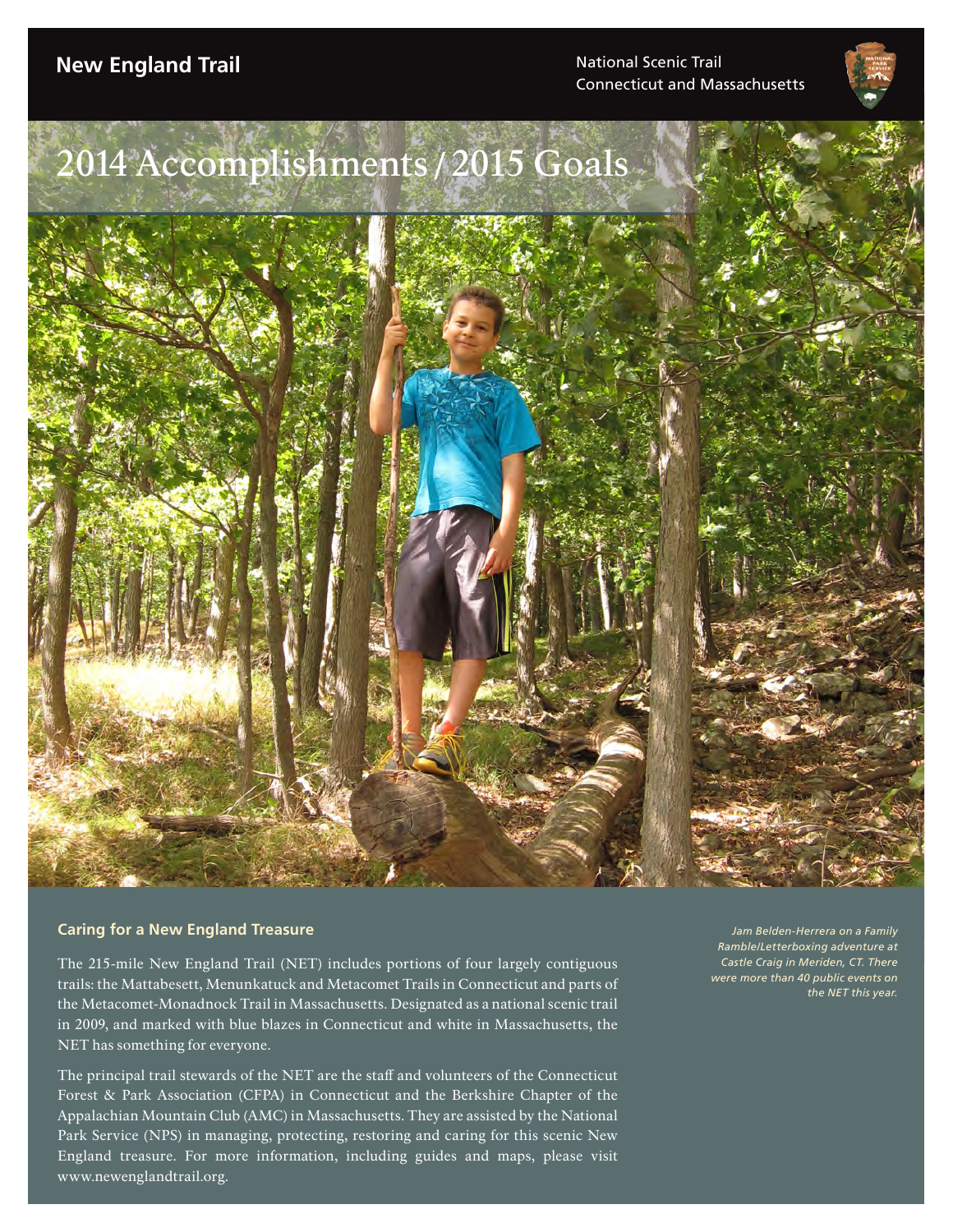## **NEW ENGLAND TRAIL** *2014 ACCOMPLISHMENTS*

**Total Trail:** 215 miles

**New/Enhanced Trail:** 12 miles

**Enjoying the Trail:** More than 10,000 day hikers; more than a dozen thru-hikers

> **Caring for the Trail:** 165 Volunteers

**Giving Time to the Trail:** 6,750 volunteer hours

**Valuing Volunteer Time:** \$183,000

**Community Partnerships:** \$2.24M in support of trail protection, maintenance and community outreach

#### **Welcoming Hikers:**

40 Trail events, 1 Trailwide event, plus new *NET Family Rambles* and *Walks & Talks*  educational hike series in **Connecticut** 



**NEW ENGLAND TRAIL** www.newenglandtrail.org



## Making Creative Connections

As we gaze forward to opportunities for new connections with young people and strengthening trail partnerships, it is a good time to reflect on this year's record of accomplishments. Even a quick glance reveals an elegant new boardwalk and kiosk at the NET Southern Gateway in Guilford, Connecticut; new initiatives to nurture youth leadership through our NET College Network and Teen Trail Crew; and improvements to management and training for our valued trail volunteers. Please read on: this year's report provides a surprising range of creative connections.

### Blazing Forward: 2015 Goals

- Growing the New England Trail College Network
- Strengthening partnerships with communities and land trusts
- Expanding the scope of the summer Teen Trail Crew
- Publishing a new NET Map & Guide



*New England Trail College Network Fall visit to Farley Ledges in Erving MA.*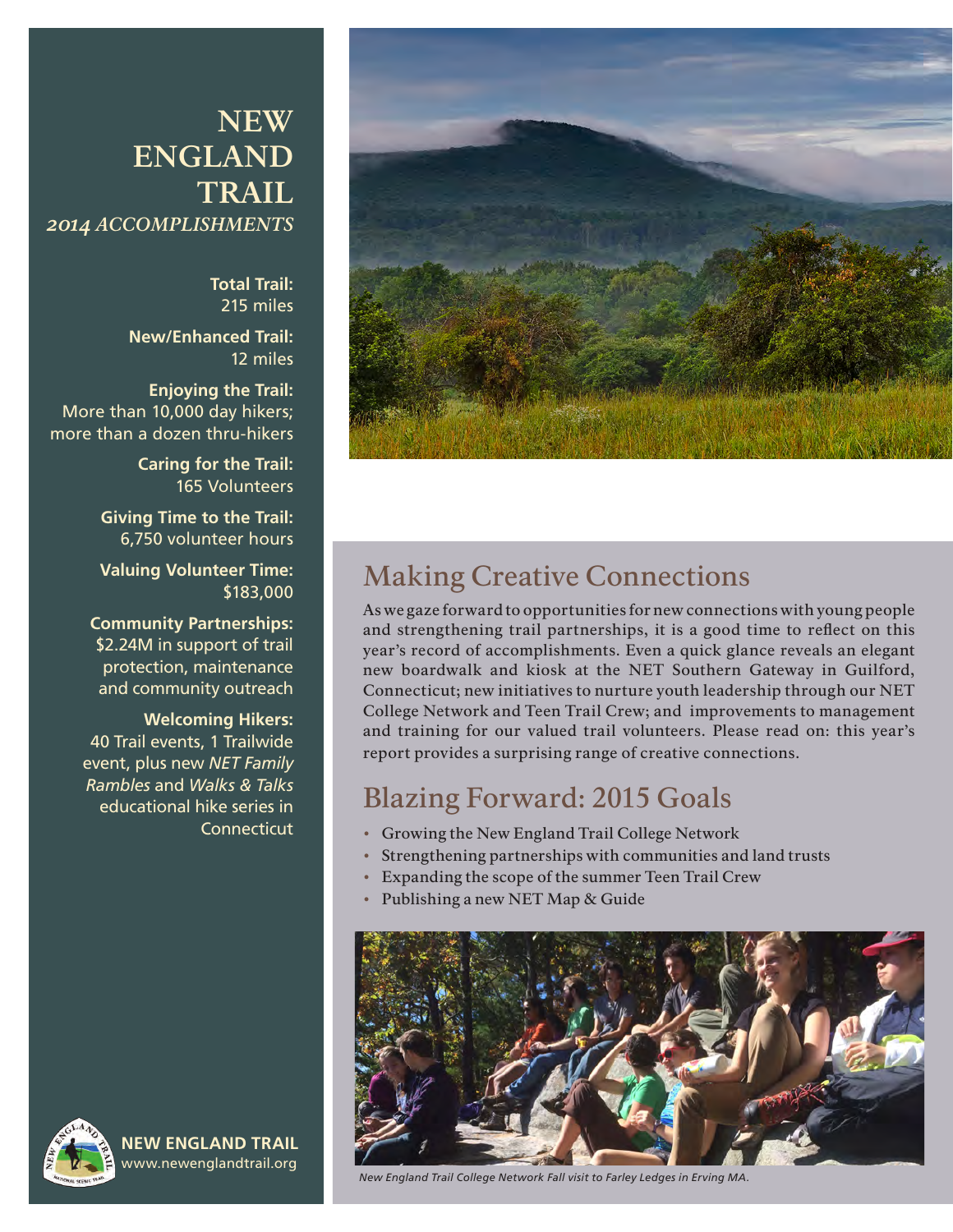

*The cloud-draped Holyoke Range as seen from Mount Pollux in Amherst, Massachusetts on a July morning. ©Stephen Gingold all rights reserved*

# Enhancing the Trail Experience

CONSERVING LANDS ALONG THE NEW ENGLAND TRAIL: In 2014, the Massachusetts Office of Energy and Environmental Affairs awarded a \$1.5M Landscape Partnership grant to the Kestrel Land Trust protect land on the Mount Holyoke Range, which includes the New England Trail. This initiative, which has already protected 336 acres, is part of a broader strategy to protect up to 11,000 acres on both the Mount Holyoke and Mount Tom mountain ranges.

FAMILY RAMBLES AND WALKS & TALKS: CFPA hosted a ramble/letterboxing series for young hikers and an educational *Walks & Talks* series for adults on the NET. With over 40 participants, many were able to experience the NET in a new way.

ART ON THE NEW ENGLAND TRAIL: Through *Parks to People*, a communitybased art project, Carolina Aragon, New England Trail artist-in-residence and Smith College lecturer, collaborated with her Art and Ecology students and an after-school group from the William R. Peck School in Holyoke. *Parks to People'*s young artists explored the NET and created paintings, photographs, postcards and a colorful bus placard to inspire the public to visit state parks along the NET, such as Mount Tom State Reservation.



*Parks to People created a direct connection to the local landscape, especially for youth and recent immigrant groups." "*

- Carolina Aragon, NET Artist-in Residence.



*Parks to People field trip to Mount Tom State Park*

This new poster was created by Jonathan Scheele, whose father had a long career at the National Park Service's Southeast Archeological Center.